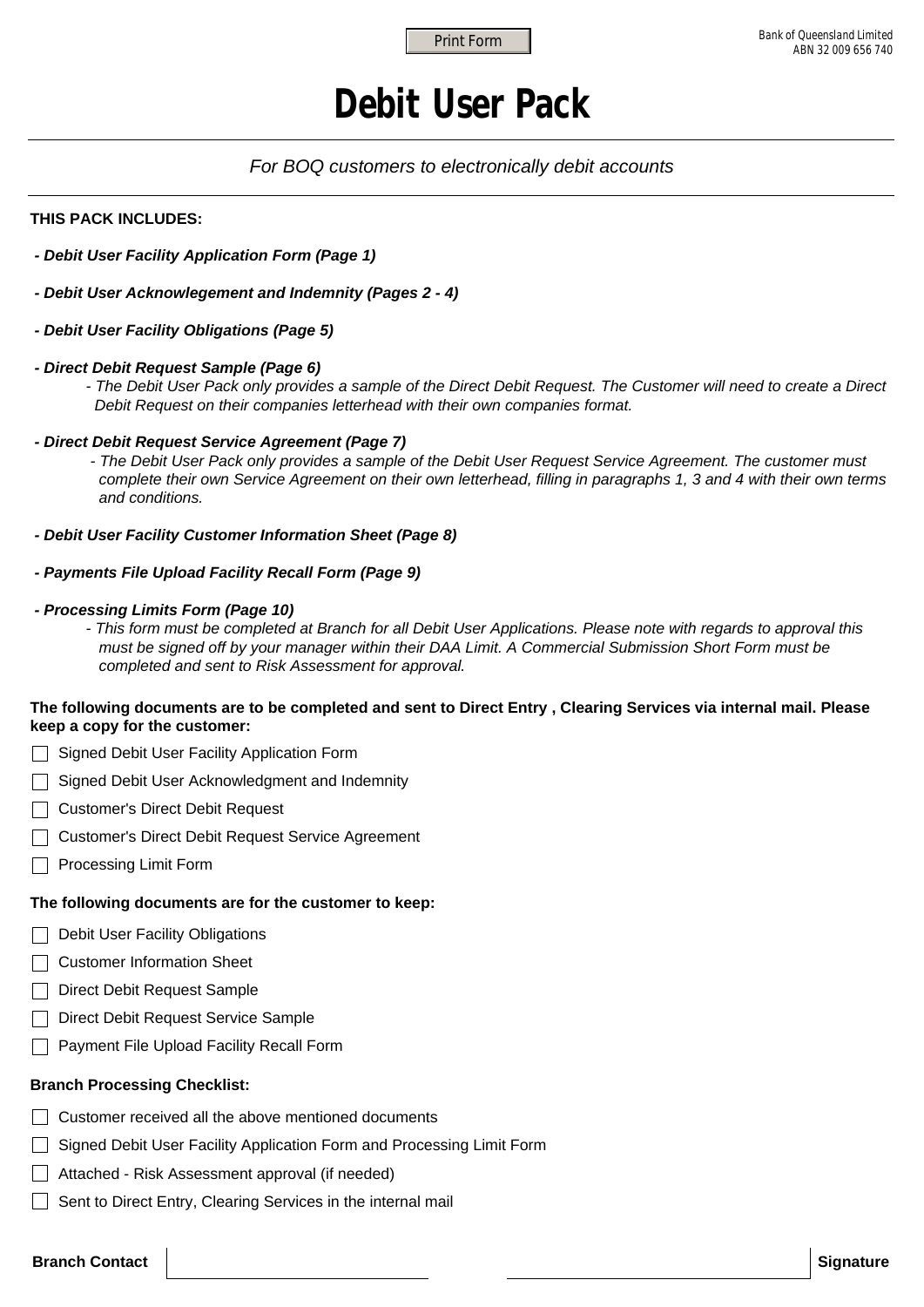

 *For direct debits processed via Payment File Upload Facility/Direct Debits*

| <b>Company/Business Name</b>              |                                                                                                                 |                    |                    |                       |
|-------------------------------------------|-----------------------------------------------------------------------------------------------------------------|--------------------|--------------------|-----------------------|
| ACN/ARBN/ABN (if applicable)              |                                                                                                                 |                    |                    | CAN                   |
| <b>Contact Name</b>                       |                                                                                                                 |                    |                    | <b>Contact Phone</b>  |
|                                           | Account to be credited for any direct debits made using this facility:                                          |                    |                    |                       |
| <b>Account Title</b>                      |                                                                                                                 |                    |                    | <b>Account Number</b> |
|                                           | Account to be debited for any fees applicable to, or disputed amounts resulting from, the use of this facility: |                    |                    |                       |
| <b>Account Title</b>                      |                                                                                                                 |                    |                    | <b>Account Number</b> |
| <b>Authorities</b>                        |                                                                                                                 |                    |                    |                       |
| The above company / business authorise:   |                                                                                                                 |                    |                    |                       |
| <b>Authorised User</b>                    |                                                                                                                 |                    |                    | <b>Position</b>       |
| <b>Authorised User</b>                    |                                                                                                                 |                    |                    | <b>Position</b>       |
| <b>Authorised User</b>                    |                                                                                                                 |                    |                    | <b>Position</b>       |
| <b>Authorised User</b>                    |                                                                                                                 |                    |                    | <b>Position</b>       |
| <b>Authorised User</b>                    |                                                                                                                 |                    |                    | <b>Position</b>       |
| <b>Debit User File Details</b>            |                                                                                                                 |                    |                    |                       |
| Anticipated volumes per lodgement will be |                                                                                                                 |                    |                    |                       |
| <b>Processing Frequency</b>               |                                                                                                                 |                    |                    |                       |
|                                           | State/s in which transactions will be conducted                                                                 |                    |                    |                       |
| Anticipated amount to be processed        |                                                                                                                 |                    |                    |                       |
| <b>Bank Use Only</b>                      |                                                                                                                 |                    |                    |                       |
| <b>Bank Link User Name</b>                |                                                                                                                 | <b>APCA Number</b> | <b>File Prefix</b> |                       |
| CRS updated by                            |                                                                                                                 | CAN                |                    | Page 1 of 4           |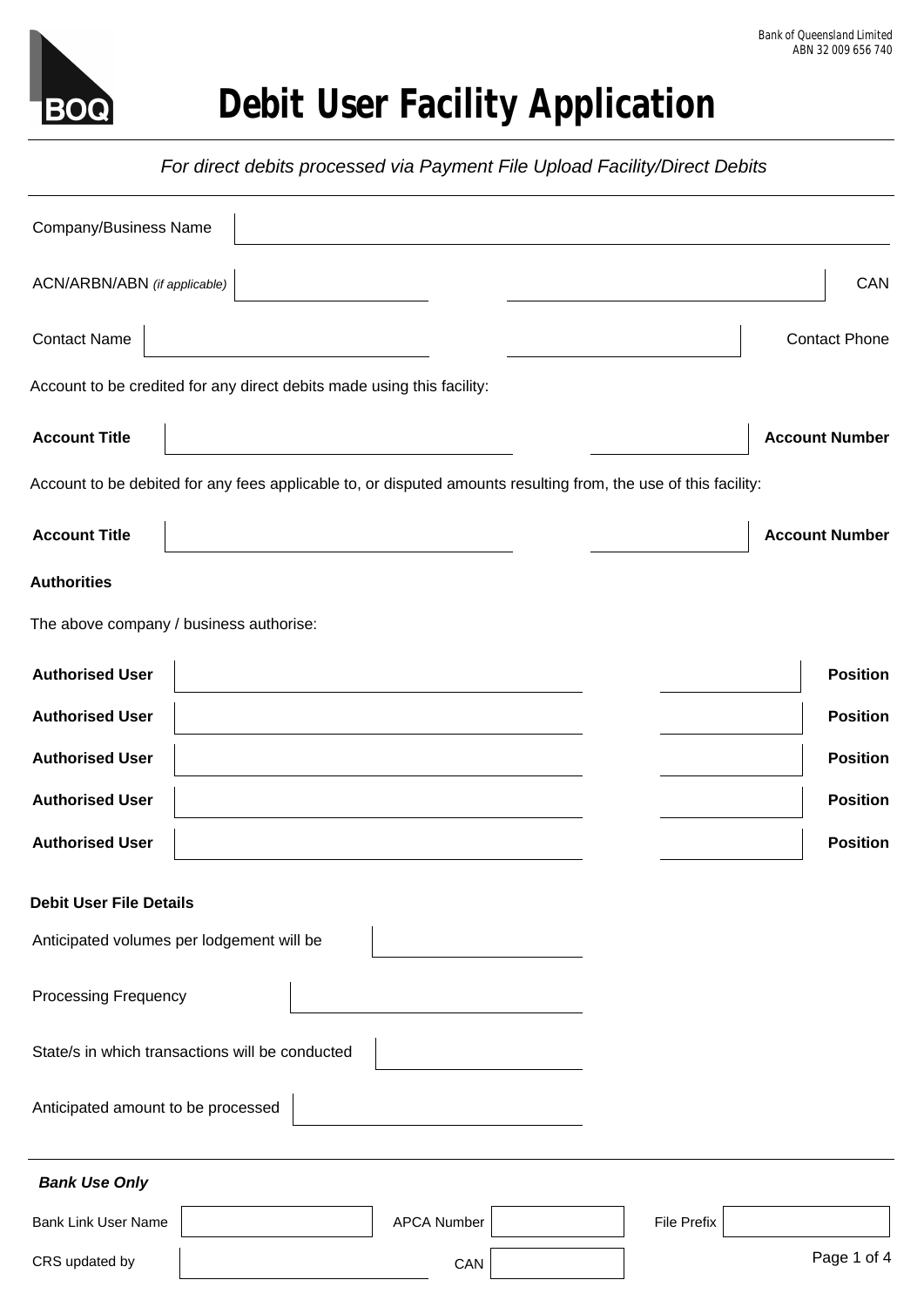### *Debit User acknowledgement and indemnity to BOQ for all debit files processed*

To Bank of Queensland Limited ACN 009 656 740 ("Sponsor"), the Debit User hereby indemnifies and agrees to keep indemnified the Sponsor against all claims, demands, actions, suits and proceedings whatsoever that may be made or commenced against the Sponsor or any of its employees or agents, arising out of or in connection with the Debit User operating under the Bulk Electronic Clearing System ("BECS") using the Direct Debit System contained in Part 7 of the BECS Procedures ("the Procedures").

The Debit User agrees to comply with all the conditions, accountabilities and responsibilities ("the Conditions") required of a Debit User under the Procedures. Without limitation, those Conditions include the following obligations:

- 1. The Debit User must use the Direct Debit System solely for the purpose of arranging payment for the supply of goods or services by the Debit User to its customer ("Customer").
- 2. In respect of Customers who commence direct debit payments after 31 March 2000, the Debit User must:
	- a. obtain a valid and binding Direct Debit Request; and
	- b. enter into, and provide to that Customer in writing, a Service Agreement ("DDR Service Agreement") with that Customer.
- 3. In respect of existing Customers who have not received a DDR Service Agreement as at 31 March 2000, the Debit User:
	- a. agrees to apply, for the benefit of those Customers, the procedures and policies set out in the Debit User's standard DDR Service Agreement applicable at the relevant time; and
	- b. agrees to make available information on those procedures and policies to a Customer upon request.
- 4. Before printing or publishing a Direct Debit Request or any other information to be provided to Customers in relation to direct debits (including a DDR Service Agreement), the Debit User must provide those documents to the Sponsor for approval as to format, content and medium.
- 5. Each DDR Service Agreement must:
	- a. be identified as such on its face;
	- b. set out reasonable details (or, if such details are contained in the Direct Debit Request, refer the Customer to it) of the terms of the debit arrangements to apply between the Debit User and the Customer including, if applicable, the basis on which the Debit User will issue billing advices to the Customer;
	- c. provide for not less than 14 days' notice to the Customer if the Debit User proposes to vary any of the terms of those debit arrangements;
	- d. set out in reasonable detail the procedure available to the Customer to request deferment of, or alteration to, any of those arrangements;
	- e. set out in reasonable detail the procedure available to the Customer to stop any Debit Item or cancel a Direct Debit Request with the Debit User, and advise the Customer to direct all requests for such stops or cancellations to the Debit User in the first instance;
	- f. set out in reasonable detail the procedure available to the Customer to dispute any Debit Item with the Debit User and the dispute resolution process to apply between them, and advise the Customer that queries are to be directed to the Debit User in the first instance;
	- g. indicate:
		- i. that direct debiting through BECS may not be available on all accounts; and
		- ii. that the Customer is advised to check account details against a recent statement from the Customer's financial institution, and direct the Customer, if uncertain, to check with the Customer's financial institution before completing the Direct Debit Request.
	- h. state that it is the responsibility of the Customer to have sufficient clear funds available in the relevant account by the due date to permit the payment of Debit Items initiated in accordance with the relevant Direct Debit Request;
	- i. state its policy when the due date for payment falls on a day which is not a business day in the place of lodgement, and indicate that if the Customer is uncertain as to when the debit will be processed to the Customer's account, he or she should enquire direct of their financial institution;
	- j. state its policy when Debit Items are returned unpaid by the Customer's financial institution, including the application by the Debit User of any related fees; and
	- k. state its policy on the privacy to be accorded to the Customer's records and account details, while noting that the Sponsor may require such information to be provided in connection with a claim made on it relating to an alleged incorrect or wrongful debit.
- 6. The Debit User must only issue Debit Items strictly in accordance with the arrangements made between the Debit User and its Customer and must not lodge with the Sponsor any Debit Items not authorised by a current and valid Direct Debit Request.
- 7. The Debit User must notify Customers of any change in the terms of the debit arrangements agreed between them at least 14 days before the change is implemented.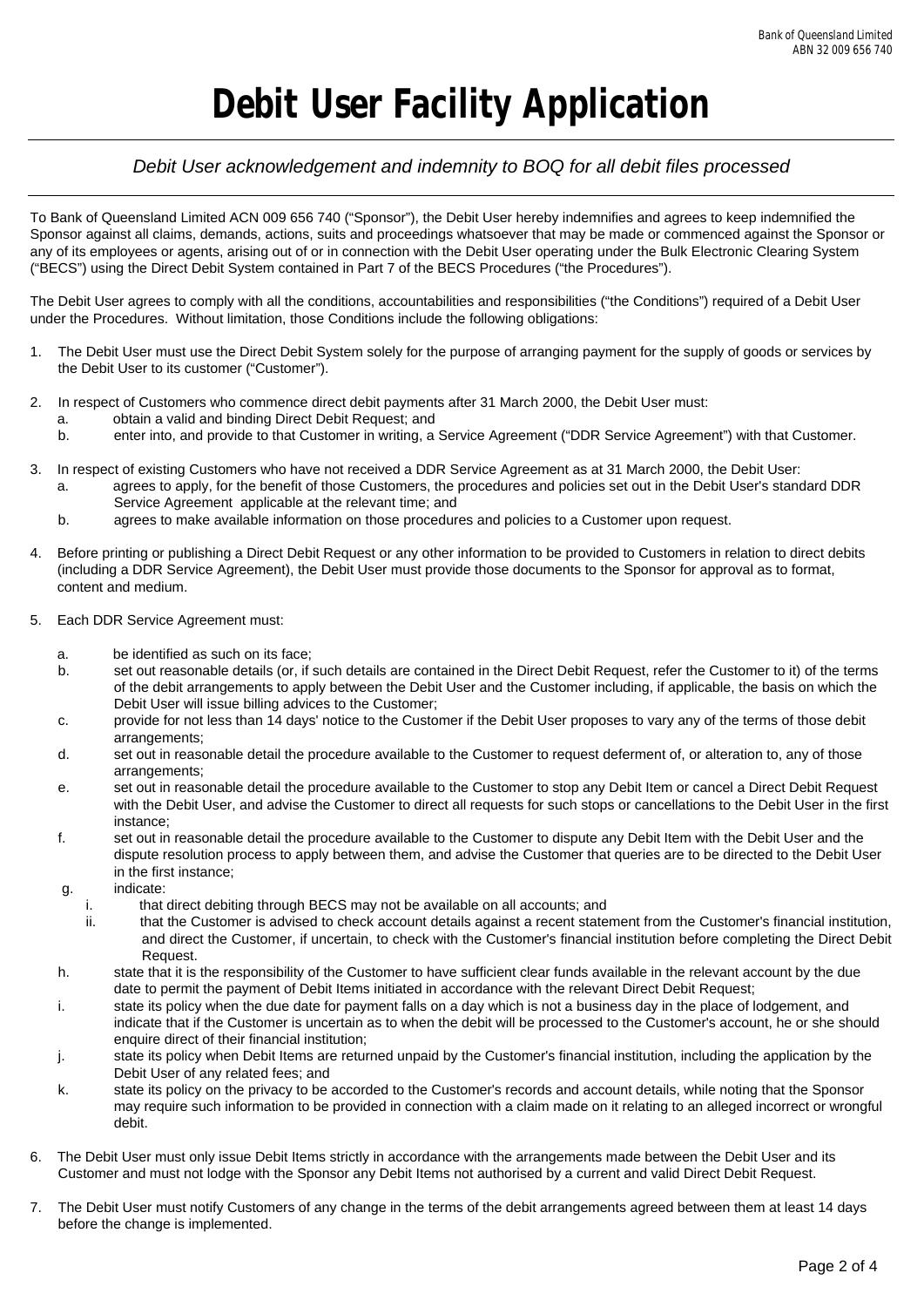### *Indemnity Continued*

- 8. The Debit User must inform the Sponsor immediately of any significant changes in arrangements made in relation to the issue of Debit Items, any proposed change to the Debit User's name and any proposed change in the shareholding or ownership of the Debit User.
- 9. The Debit User acknowledges and agrees that Customers are entitled to cancel or suspend Direct Debit Requests addressed by those Customers to those Debit Users by notice to the Customers Financial Institution.
- 10. The Debit User must act promptly in accordance with any instruction by a Customer to cancel or suspend a Direct Debit Request or to stop or defer individual Debit Items from time to time, vary a Direct Debit Request in accordance with a verified Switch of Financial Institution and Account Details or vary a Direct Debit Request in accordance with a Notice of Redirection of a Direct Entry Item.
- 11. The Debit User must promptly verify (by signature comparison or other means) a Switch of Financial Institution and Account details prior to processing. If there is any doubt as to the customer's authorisation, then the Debit User must contact the Customer to verify.
- 12. The Debit User must investigate and deal promptly and in good faith with any query, claim or complaint related to alleged incorrect or wrongful debits that is received from the Sponsor, assist the Sponsor to deal with all such queries, claims or complaints and respond to the Sponsor within 3 business days, by either:
	- a. accepting the claim and authorising the Sponsor to debit the Debit User's bank account (nominated by the Debit User for this purpose) for the disputed amount; or
	- b. disputing the claim and providing the Sponsor with full particulars of reasons for disputing the claim, which must include evidence of its authority to debit. If the Debit User is unable to provide satisfactory evidence to the Sponsor of its authority to debit the disputed amount, the Sponsor will have the right to automatically debit the Debit User's nominated bank account for the disputed amount plus any costs incurred by the Sponsor in disputing the claim.
- 13. Where the Debit User disputes a claim in relation to a disputed amount, and either the Sponsor reasonably believes the claim by the Customer is justified, or the claim is resolved, settled or determined in accordance with the Procedures in favour of the Customer, the Sponsor will have the right to automatically debit the Debit User's nominated bank account for the disputed amount plus any costs incurred by the Sponsor in disputing the claim.
- 14. The Debit User acknowledges that it is the Debit User's responsibility to ensure that correct account information appears on any Direct Debit Request given to it by a Customer. If account information is incorrect, the Sponsor may be liable to other financial institutions participating in the Direct Debit System in circumstances where the Debit User has initiated debits in reliance on that incorrect information. Where the Sponsor is liable to indemnify other financial institutions in accordance with the Procedures, the Debit User will be required to indemnify the Sponsor to the same extent, in accordance with this Indemnity.
- 15. The Debit User will ensure that its User Identification Number (to be issued to it by the Sponsor) will appear on each Direct Debit Request, and all correspondence to a Customer which the Debit User initiates.
- 16. The Debit User must retain all Direct Debit Requests, Switch of Financial Institution and Account Details, Notices of Redirection of a Direct Entry item and instructions from Customers (whether received directly from a Customer or their Financial Institution) to cancel or suspend a Direct Debit Request given to the Debit User in writing for a period of 7 years from the date of the last debit made under the relevant Direct Debit Request, and produce these on request by the Sponsor or the Customer's financial institution as specified in the Direct Debit Request.
- 17. The Debit User acknowledges and agrees, for the benefit of Australian Payments Clearing Association Limited ACN 055 136 519 ("the Company"), that the Debit User may use a logo approved by the Company on its form of Direct Debit Request and related material, but that this right is contingent on the Debit User continuing to act in the capacity of a Debit User in BECS and to comply fully with its obligations in that capacity. The Debit User's entitlement to use that logo will cease immediately if the Debit User's access to BECS is withdrawn by the Sponsor, or the Debit User otherwise ceases to be a Debit User in BECS. The Debit User acknowledges that any use of the logo after its entitlement ceases in accordance with this paragraph will be an infringement of the Company's rights in that mark.
- 18. The Sponsor reserves the right to vary these conditions at any time by notice in writing to the Debit User. The varied conditions will take effect from the first use by the Debit User of the Direct Debit System following its receipt of the notice by the Sponsor. Any use of the Direct Debit System after receipt of the notice will be deemed to indicate the Debit User's agreement to the variation.
- 19. The Sponsor may, in its absolute discretion, withdraw the Debit User's access to the Direct Debit System and terminate the arrangements with the Debit User, by notice in writing. The Sponsor may also, in its absolute discretion, terminate the Debit User's right to lodge particular Debit Items.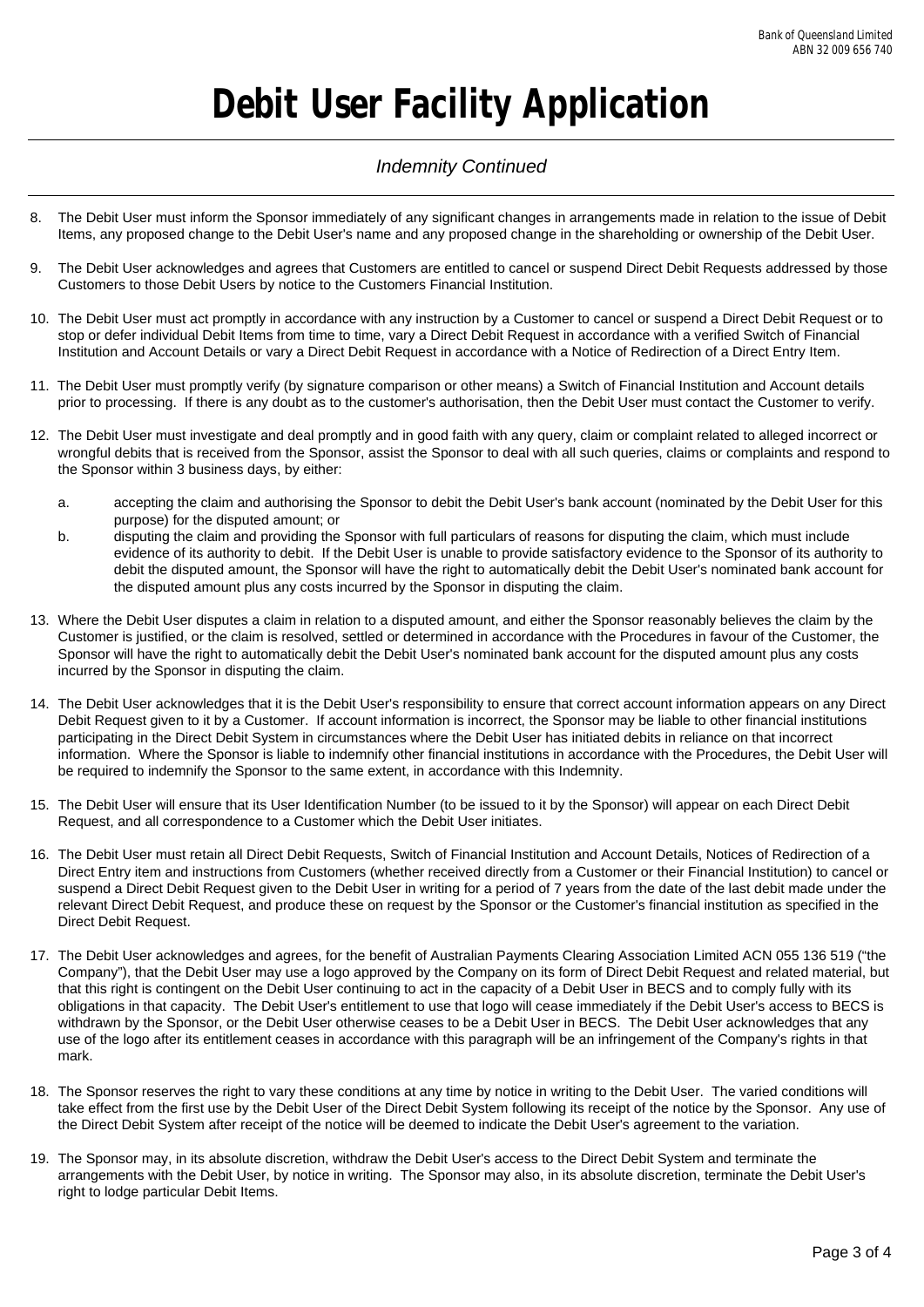### *Indemnity Continued*

### **CUSTOMER AUTHORITY**

I/we hereby:

Name in Full

Apply to become a Debit User in the Bulk Electronic Clearing System (BECS) from time to time operated by the Participating Members (which include the Sponsor"), upon the terms and conditions supplied with this application form by the User FI.

Acknowledge that the Sponsor is at liberty to accept or decline this Application. If the Application is accepted by the Sponsor and any financial institution thereafter accepts and acts on instructions given by the Debit User in connection with BECS by use of that financial institution's BSB number, the Debit User AGREES that it shall comply with all the obligations of a Debit User of BECS as advised by the Sponsor and any amendment, modification or replacement from time to time issued by the Sponsor or by any other Participating Member or Appointor which may become the Sponsor in respect of the Debit User.

Confirm that alteration to the amount of the debit (except as previously agreed with the customer) will not be made without prior notice being given to the customer.

This Indemnity is a continuing indemnity and will apply to any Debit Items issued by the Debit User at any time prior to the arrangements between the Sponsor and the Debit User coming to an end.

Authorised Users can conduct Payments File Upload Facility transactions through the Bank's Internet Banking service on my/ our behalf.

I/we understand that when I/we use the Payments File Upload Facility via the Internet Banking service that I/we will be bound by the terms and conditions of use contained in the Electronic Banking Terms and Conditions.

My/our acceptance of and agreement to the terms and condition of use will be indicated by my/our use of the service.

| Dated this                        | day of | in the year |              |
|-----------------------------------|--------|-------------|--------------|
| <b>Authorised Signatories</b>     |        |             |              |
| Signature                         |        |             | Signature    |
| Name in Full                      |        |             | Name in Full |
| If signing on behalf of a company |        |             |              |
| Signature                         |        |             | Position     |
| Name in Full                      |        |             |              |
| In the presence of                |        |             |              |
| Signature                         |        |             |              |
| $\blacksquare$                    |        |             |              |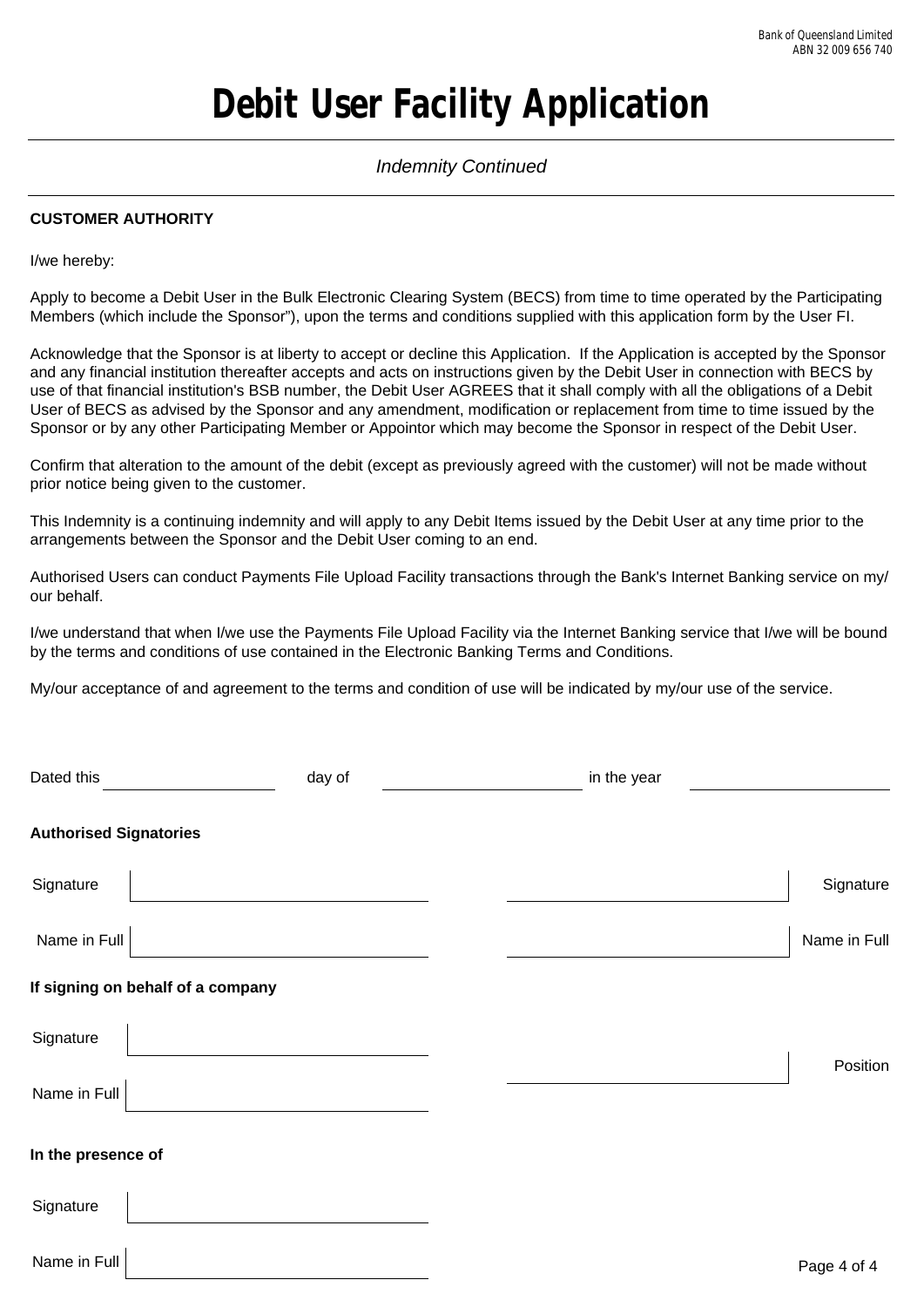

# **Debit User Facility**

## *Debit User Obligations*

The Debit User Facility allows a Bank of Queensland customer to debit bank accounts at any Australian Financial Institution.

Once you have been set up as a Debit User and have received your APCA number you are then able to process Direct Debits through Bank of Queensland's Internet Banking Service.

A brief outline of your obligations as a debit user are listed below:

- The account holder must authorise the Debit User (you) to debit their account by signing a Direct Debit Request form. A sample Direct Debit Request form accompanied with a sample Service Agreement has been provided as a guide and may be customised to comply with the Debit User's company standards. You may need to seek independent legal advice.
- $\bullet$ You must provide a copy of your Direct Debit Request and Service Agreement to us for approval before using them.
- $\bullet$ You must take reasonable steps to identify your customer before they sign a Direct Debit Request form.
- The Direct Debit Request form must be held at the Debit User's place of business. In the case of  $\bullet$ a Direct Debit dispute the signed Direct Debit Request form must be provided to Bank of Queensland. If you are unable to provide this authority, you may be liable for the reimbursement of the customer.
- $\bullet$ Each debit processed must contain a reference number. This will assist with your reconciliation processes and the Bank's identification of your returned items.
- When a Debit file is processed any unpaid items will be returned to your account within three days, however we may process unpaid items after this time.

This outlines some of your major obligations as a Debit User. You must comply with all of your obligations as set out in the Debit User Facility Application. You should carefully read that document in its entirety.

You may wish to seek independent legal advice as to your obligations.

Should you require further assistance with this service please contact your local branch.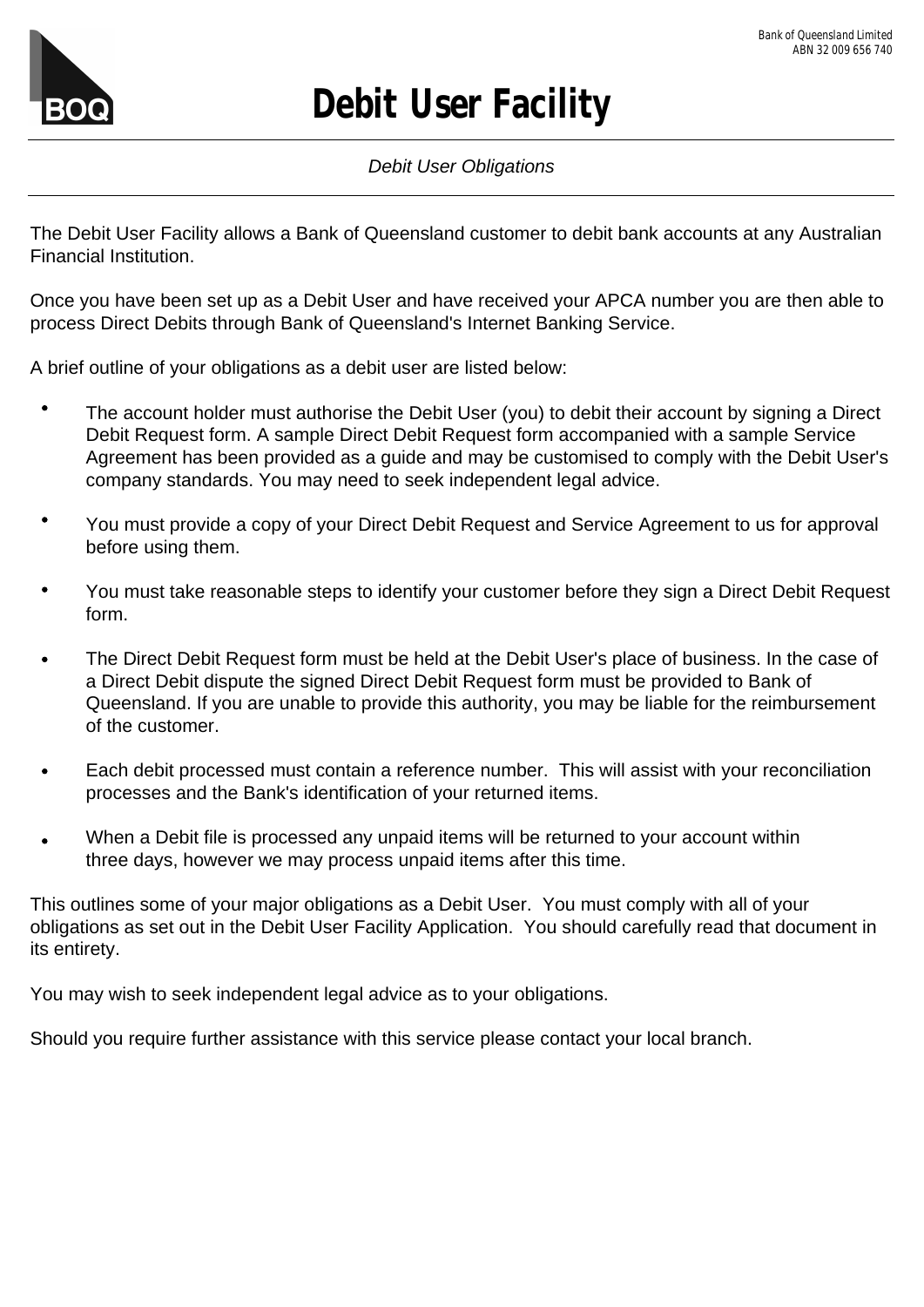| <b>DIRECT DEBIT REQUEST</b>                                                                                                                                                                                                                      |  |  |  |  |
|--------------------------------------------------------------------------------------------------------------------------------------------------------------------------------------------------------------------------------------------------|--|--|--|--|
|                                                                                                                                                                                                                                                  |  |  |  |  |
| Name                                                                                                                                                                                                                                             |  |  |  |  |
| of the control of the control of the control of the control of the control of the control of the control of th<br>Address                                                                                                                        |  |  |  |  |
| Authorise <company name=""> (Debit User) with User ID Number <apca number=""> to arrange for funds to be debited from<br/>my/our account, and at the Financial Institution identified and described below.</apca></company>                      |  |  |  |  |
| Financial Institution:<br><customer bank="" name=""><br/><bank 1="" address="" line=""><br/>Address:<br/><bank 2="" address="" line=""><br/>City:</bank></bank></customer>                                                                       |  |  |  |  |
| Details of account to be debited:                                                                                                                                                                                                                |  |  |  |  |
| Account held in the name of:<br><account name=""></account>                                                                                                                                                                                      |  |  |  |  |
| <b>Financial Institution's BSB:</b>                                                                                                                                                                                                              |  |  |  |  |
| Account Number:<br>Note: Direct debiting may not be available on this account. If in doubt, please refer to your Financial Institution.                                                                                                          |  |  |  |  |
| <b>Payment Details</b>                                                                                                                                                                                                                           |  |  |  |  |
| Payment is for: <description being="" goods="" of="" provided="" services=""></description>                                                                                                                                                      |  |  |  |  |
| Identified by Reference Information: < Customer Reference Number><br>(Eg, Loan Number/ Policy Number etc)                                                                                                                                        |  |  |  |  |
| <b>Direct Debit Request Authorisation</b>                                                                                                                                                                                                        |  |  |  |  |
| I/We have read your Service Agreement and acknowledge and agree to the terms and conditions in that Agreement.<br>Please tick the appropriate box:<br>I request that you debit my account in accordance with the Service Agreement,<br><b>OR</b> |  |  |  |  |
| I request that you debit my/our account in accordance with the Service Agreement and subject to one or more of the<br><b>Optional Conditions stated below:</b>                                                                                   |  |  |  |  |
| Payment amount:<br><amount></amount>                                                                                                                                                                                                             |  |  |  |  |
| Frequency of debit:<br><frequency -="" etc.="" i.e.="" monthly="" weekly,=""></frequency>                                                                                                                                                        |  |  |  |  |
| The maximum amount to be debited:<br><maximum amount="" applicable="" if=""></maximum>                                                                                                                                                           |  |  |  |  |
| Final payment date:<br>First payment date:                                                                                                                                                                                                       |  |  |  |  |
| Date:                                                                                                                                                                                                                                            |  |  |  |  |
| Date:                                                                                                                                                                                                                                            |  |  |  |  |
| All Signatories may be required for joint accounts                                                                                                                                                                                               |  |  |  |  |
|                                                                                                                                                                                                                                                  |  |  |  |  |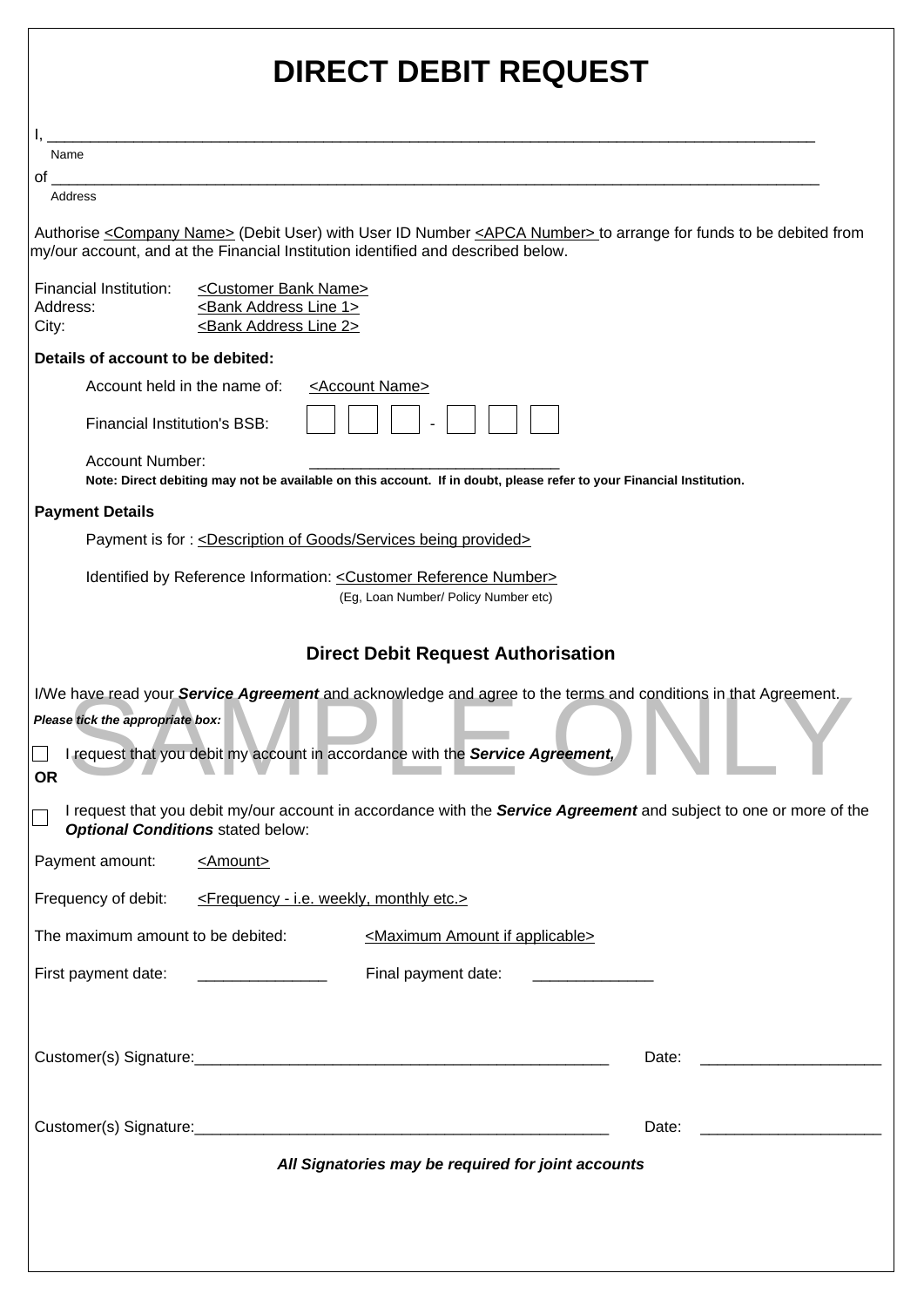# *DIRECT DEBIT REQUEST SERVICE AGREEMENT*

### *By signing our Direct Debit Request you acknowledge and agree to the following terms and conditions:*

- 1. You authorise <u><Company Name></u> (we/us) to debit your nominated account in the name in the manner specified in the Direct Debit Request.
- 2. We will provide you with at least 14 days prior notice in writing if we propose to vary any of the terms of the debit arrangement in place between us.
- 3. You will need to give us at least  $\leq \# \geq$  working days notice in writing if you wish to defer or alter any of the debit arrangements.
- 4. You will need to advise us in writing if you wish to stop a payment being processed (a Debit Item) or cancel a Direct Debit Request. Such notice should be delivered to us at least  $\leq$  #  $\geq$  working days before the due date for payment or as otherwise stipulated in our Terms and Conditions. All requests for stops or cancellations must be referred to us in the first instance.
- 5. If you wish to dispute any Debit Item, you should refer to us in the first instance and we will seek to resolve the matter with you. If we cannot resolve the dispute you can contact your financial institution at which your nominated account is held. Your financial Institution will then commence a formal claims procedure on your behalf.
- 6. Some financial institution accounts do not facilitate direct debits. If you are uncertain, you should check with your financial institution before signing a Direct Debit Request, to ensure that your nominated account is able to receive direct debits through the Bulk Electronic Clearing System.
- Figures in ought the Burk Electronic Clearing System.<br>Lefore completing the Direct Debit Request, you should check the details of your nominated account against a recentatement from your financial institution, to ensure th 7. Before completing the Direct Debit Request, you should check the details of your nominated account against a recent statement from your financial institution, to ensure that your account details are correct.
- 8. You agree that it is your responsibility to have sufficient cleared funds in your nominated account by the due date to enable payment of Debit Items in accordance with the Direct Debit Request.
- 9. We will initiate the Debit Items on the due date stated in the Direct Debit Request or as otherwise agreed between us in writing. If the due date for payment falls on a day which is not a business day in Queensland, then a Debit Item will be processed on the next business day. You should enquire directly with your financial institution if you are uncertain as to when the Debit Item will be processed to your account.
- 10. If a Debit Item is returned unpaid by your financial institution, you authorise us to present a further debit for payment, notwithstanding that this may exceed the maximum amount stated in the Direct Debit Request. We may ask you to reimburse us for any charges we incur as a result of your Debit Item being returned unpaid.
- 11. We will ensure the details of your personal records and account details held by us remain confidential. However, if you lodge a claim in relation to a alleged incorrect or wrongful debit, it may be necessary for us to release such information to your financial institution or its representative, or to our financial institution or its representative to enable your claim to be assessed.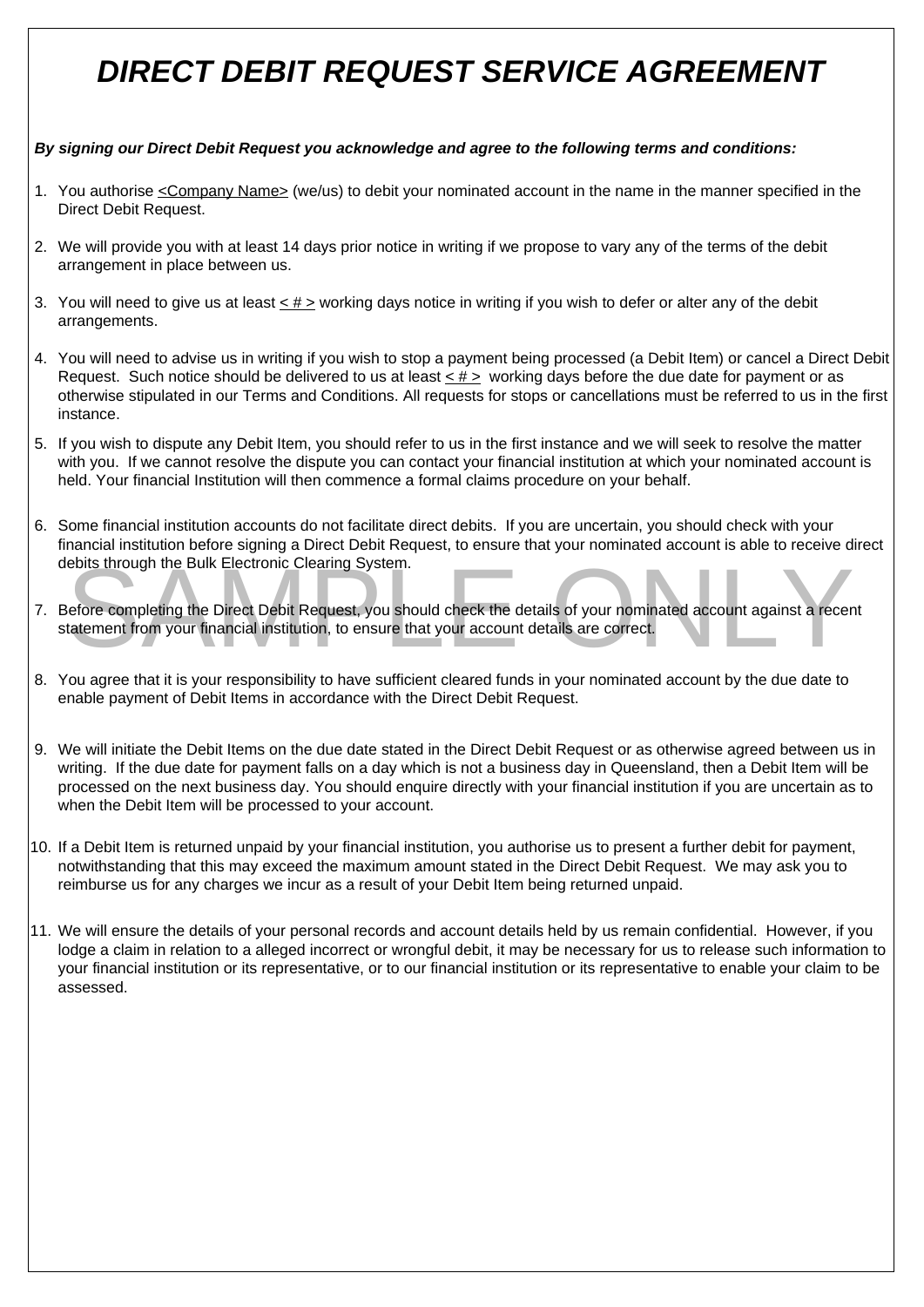# **Debit User Facility**

### *Customer Copy*

The Payments File Upload facility allows instructions to be electronically provided to the Bank for the processing of debits (such as direct debits). The Bank must receive the debit file by 3pm AEST on the business day prior to the day on which the debits are to be made.

#### **HOW TO APPLY TO PROCESS DEBITS THROUGH PAYMENTS FILE UPLOAD FACILITY AND DIRECT DEBITS**

Before you can upload a debit data file we need to process your Debit User Facility Application (you also need to be registered for Internet Banking). Once your application is approved, you are required to visit a Bank of Queensland branch to be issued a BOQ Security Token if you are using the Payments File Upload Facility. A BOQ Security Token is not essential when using the Direct Debits facility.

Ensure all fields on the application are completed and the application is signed before returning it to us. To assist with any queries we may have about the completion of the application, please provide the name and phone number for the person we can contact if needed.

For companies, please ensure that the signing of this Application is in accordance with the Company's constitution.

A debit data file contains debits from other accounts. In order for debits from other accounts to be made, you need to be registered as a debit user of the Bulk Electronic Clearing System.

#### **WHAT HAPPENS AFTER YOU APPLY**

Within 10 days of us receiving your completed and signed approved application we will contact you in writing to provide the APCA (Australian Payments Clearing Association) Number we allocated for this facility.

You will then be required to visit a Bank of Queensland branch to be issued a BOQ Security Token which is essential when using the Payment s File Upload Facility. A BOQ Security Token is not essential when using the Direct Debits facility. The debit data file you provide to us via Payment File Upload needs to be in the correct format. This format is called CEMTEX. You should be able to create a debit data file in this format using your own accounting software package. Before you upload your first `live' debit data file you will need to provide a `test' debit data file to us to ensure that you can create a debits data file in the correct format. Once this has been received, the Bank will confirm the status.

After we have confirmed your registration details, you have been issued a BOQ Security Token and we have confirmed that you are able to produce a `test' debit data file in the correct format, you are ready to submit your debit data files through Payment s File Upload using the Internet Banking service.

Alternatively, if you don't have an accounting software package that creates Cemtex files and you have been provided with an APCA number to upload debit data files you can use the Direct Debits facility located on the Multi Payments Tab via the Internet Banking service. A BOQ Security Token is not essential when using this function.

#### **HOW TO UPLOAD A DEBIT DATA FILE**

Create your debit data file/s using your own accounting package in the same format as the `test' debit data file. We will accept and distribute debits to most Australian banks, building societies and credit unions (separate files for each are not necessary). Please note we are unable to interface with some Australian financial institutions.

All debits contained on your debit data file will be made on the date you nominate, provided that date is not in the past. If you nominate a past date we may, at our discretion, process your debits data file when we receive it. If you nominate a date in the future we will process your debit data file on that date or on the next business day if that date is a non-business Day.

Debit data files received before 3pm AEST on a business day will be processed on the same day and will usually be debited from the destination account on the next Business Day.

Debit data files received after 3pm AEST on a business day or on a non-business day will usually be processed on the next business day. The debit will be debited out of the destination account on the following Business Day after that day.

\* Business day means any day on which Bank of Queensland is open for business that is also a day on which banks in Melbourne or Sydney are able to effect settlement through Reserve Bank of Australia.

After creating a debit data file you can upload the file using the Payments File Upload Facility via the Bank of Queensland Internet banking site. Refer to Internet Banking Online Help for further information on how use the Payments File Upload Facility and the Direct Debits facility.

#### **HOW TO RECALL A DEBITS DATA FILE OR A DEBIT**

If at any time you upload a whole debit data file in error or one or more debits within the file in error, we can stop the relevant debit data file or individual debits within a debit data file from being processed. To give us time to do so you must notify the Clearing Services Department before 12.00pm (AEST) on the day on which we receive the debit data file.

*Once you have completed the Debit User Facility Application form, please sign it and mail it to:*

*REPLY PAID 471 Bank of Queensland Limited Clearing Services Department GPO Box 898 BRISBANE QLD 4001* 

*Please Note - Direct debits created outside of an uploaded payment cannot be recalled*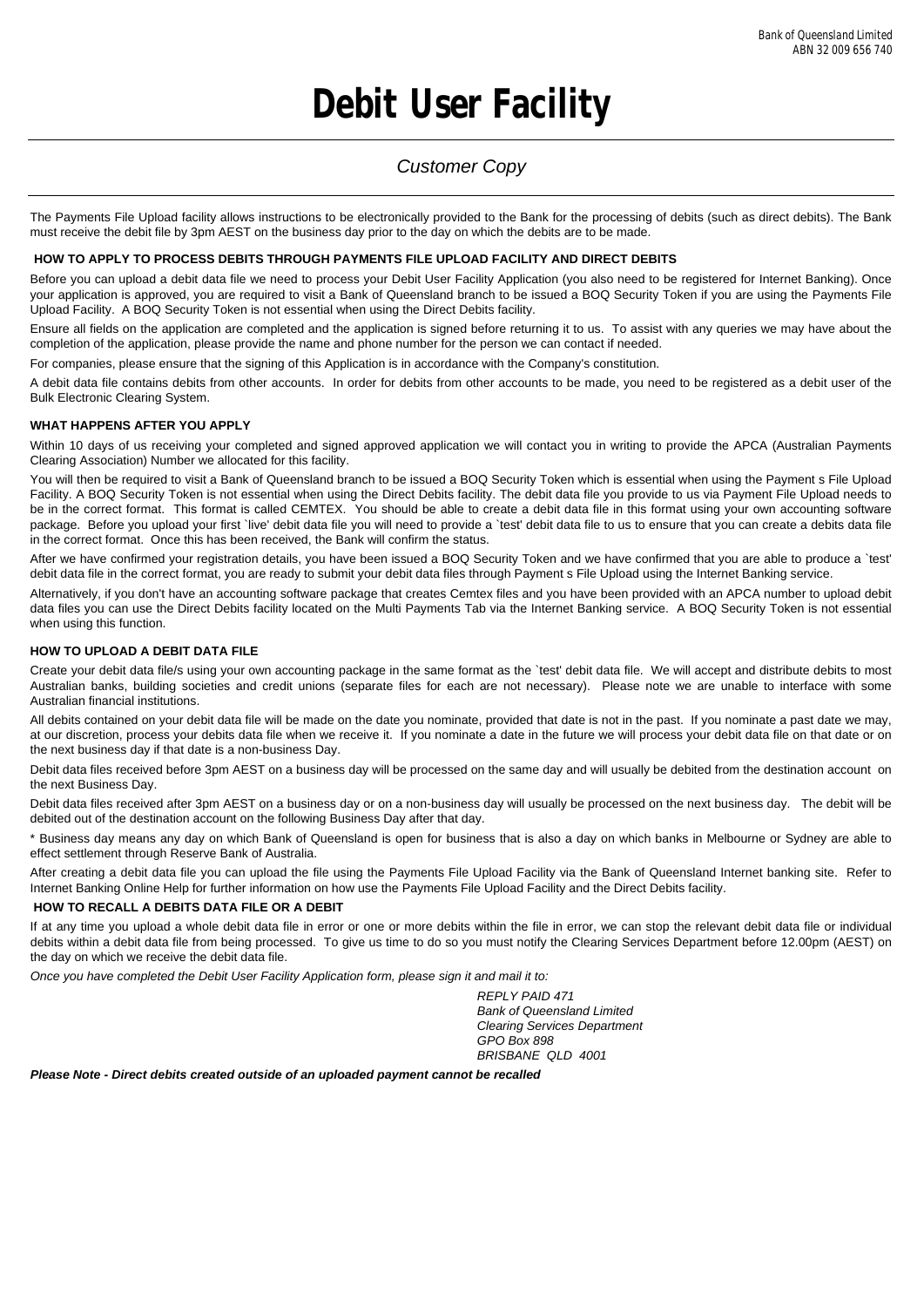# **Boe** Payments File Upload Facility Recall Form

|                          |                           |                                                                                                                                                                    | Number of pages transmitted ______ (including this page) |                                                                                                                               |
|--------------------------|---------------------------|--------------------------------------------------------------------------------------------------------------------------------------------------------------------|----------------------------------------------------------|-------------------------------------------------------------------------------------------------------------------------------|
| Date<br><b>Recipient</b> |                           |                                                                                                                                                                    |                                                          | Time<br><b>From</b>                                                                                                           |
| To                       |                           |                                                                                                                                                                    |                                                          | Contact                                                                                                                       |
| Phone                    |                           |                                                                                                                                                                    |                                                          | Phone                                                                                                                         |
| Fax                      |                           |                                                                                                                                                                    |                                                          | Fax                                                                                                                           |
|                          |                           | or more items from a debits data file you have uploaded. This form must be received before 12:00pm (AEST) on the day<br>your debits data file is to be processed.) |                                                          | (Please complete this form, sign and fax it to the Bank of Queensland Clearing Services Department, if you need to recall one |
|                          |                           | Please complete the following details:                                                                                                                             |                                                          |                                                                                                                               |
| <b>Customer Name</b>     |                           |                                                                                                                                                                    |                                                          |                                                                                                                               |
| <b>APCA Number</b>       |                           |                                                                                                                                                                    |                                                          | <b>Date/Time File Uploaded</b>                                                                                                |
|                          |                           | Please tick one of the changes indicated below<br>Recall ALL items on my payments/debits data file totalling \$                                                    |                                                          |                                                                                                                               |
| $\overline{\phantom{a}}$ |                           | Recall the following item/s on my payments/debits data file                                                                                                        |                                                          |                                                                                                                               |
|                          | <b>BSB</b>                | <b>Account Number</b>                                                                                                                                              | <b>Account Name</b>                                      | <b>Recall Amount</b>                                                                                                          |
|                          |                           |                                                                                                                                                                    |                                                          |                                                                                                                               |
|                          |                           |                                                                                                                                                                    |                                                          |                                                                                                                               |
|                          |                           |                                                                                                                                                                    |                                                          |                                                                                                                               |
|                          | Reason For Recall         |                                                                                                                                                                    |                                                          |                                                                                                                               |
|                          |                           |                                                                                                                                                                    |                                                          |                                                                                                                               |
|                          | <b>Customer Signature</b> |                                                                                                                                                                    |                                                          | <b>Date</b>                                                                                                                   |
|                          |                           | If signing on behalf of a company                                                                                                                                  |                                                          |                                                                                                                               |
| <b>Print Name</b>        |                           |                                                                                                                                                                    |                                                          | <b>Position</b>                                                                                                               |